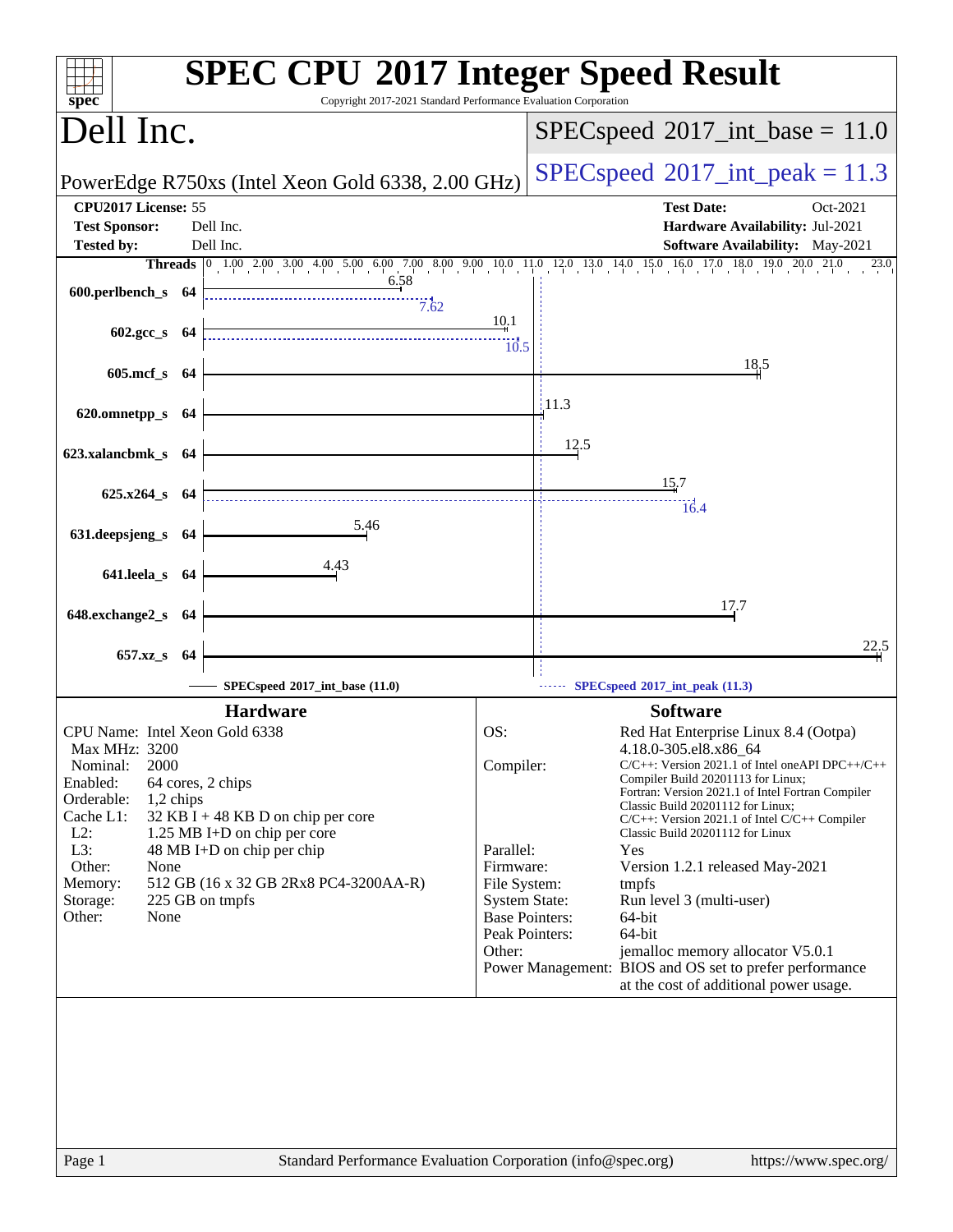# **[SPEC CPU](http://www.spec.org/auto/cpu2017/Docs/result-fields.html#SPECCPU2017IntegerSpeedResult)[2017 Integer Speed Result](http://www.spec.org/auto/cpu2017/Docs/result-fields.html#SPECCPU2017IntegerSpeedResult)**

Copyright 2017-2021 Standard Performance Evaluation Corporation

# Dell Inc.

**[spec](http://www.spec.org/)**

#### $SPECspeed^{\circledcirc}2017\_int\_base = 11.0$  $SPECspeed^{\circledcirc}2017\_int\_base = 11.0$

PowerEdge R750xs (Intel Xeon Gold 6338, 2.00 GHz)  $\left|$  [SPECspeed](http://www.spec.org/auto/cpu2017/Docs/result-fields.html#SPECspeed2017intpeak)<sup>®</sup>[2017\\_int\\_peak = 1](http://www.spec.org/auto/cpu2017/Docs/result-fields.html#SPECspeed2017intpeak)1.3

**[CPU2017 License:](http://www.spec.org/auto/cpu2017/Docs/result-fields.html#CPU2017License)** 55 **[Test Date:](http://www.spec.org/auto/cpu2017/Docs/result-fields.html#TestDate)** Oct-2021

**[Test Sponsor:](http://www.spec.org/auto/cpu2017/Docs/result-fields.html#TestSponsor)** Dell Inc. **[Hardware Availability:](http://www.spec.org/auto/cpu2017/Docs/result-fields.html#HardwareAvailability)** Jul-2021 **[Tested by:](http://www.spec.org/auto/cpu2017/Docs/result-fields.html#Testedby)** Dell Inc. **[Software Availability:](http://www.spec.org/auto/cpu2017/Docs/result-fields.html#SoftwareAvailability)** May-2021

#### **[Results Table](http://www.spec.org/auto/cpu2017/Docs/result-fields.html#ResultsTable)**

|                                            | <b>Base</b>    |                |             |                |             | <b>Peak</b>    |       |                |                |              |                |              |                |              |
|--------------------------------------------|----------------|----------------|-------------|----------------|-------------|----------------|-------|----------------|----------------|--------------|----------------|--------------|----------------|--------------|
| <b>Benchmark</b>                           | <b>Threads</b> | <b>Seconds</b> | Ratio       | <b>Seconds</b> | Ratio       | <b>Seconds</b> | Ratio | <b>Threads</b> | <b>Seconds</b> | <b>Ratio</b> | <b>Seconds</b> | <b>Ratio</b> | <b>Seconds</b> | <b>Ratio</b> |
| $600.$ perlbench $\mathsf{S}$              | 64             | 270            | 6.58        | 269            | 6.61        |                |       | 64             | 233            | 7.63         | 233            | 7.62         |                |              |
| $602.\text{gcc}\_\text{s}$                 | 64             | 396            | 10.1        | 393            | 10.1        |                |       | 64             | 378            | 10.5         | <b>380</b>     | 10.5         |                |              |
| $605$ .mcf s                               | 64             | 254            | 18.6        | 256            | 18.5        |                |       | 64             | 254            | 18.6         | 256            | <b>18.5</b>  |                |              |
| 620.omnetpp_s                              | 64             | 144            | 11.3        | 144            | <u>11.3</u> |                |       | 64             | 144            | 11.3         | 144            | <b>11.3</b>  |                |              |
| 623.xalancbmk s                            | 64             | 113            | <u>12.5</u> | 113            | 12.5        |                |       | 64             | 113            | <b>12.5</b>  | 113            | 12.5         |                |              |
| 625.x264 s                                 | 64             | 112            | 15.8        | <u>112</u>     | 15.7        |                |       | 64             | 108            | <b>16.4</b>  | 108            | 16.4         |                |              |
| 631.deepsjeng_s                            | 64             | 263            | 5.46        | 263            | 5.46        |                |       | 64             | 263            | 5.46         | 263            | 5.46         |                |              |
| 641.leela s                                | 64             | 384            | 4.44        | 385            | 4.43        |                |       | 64             | 384            | 4.44         | 385            | 4.43         |                |              |
| 648.exchange2_s                            | 64             | 166            | 17.7        | <u>166</u>     | 17.7        |                |       | 64             | 166            | 17.7         | <b>166</b>     | 17.7         |                |              |
| $657.xz$ s                                 | 64             | 273            | 22.6        | 275            | 22.5        |                |       | 64             | 273            | 22.6         | 275            | 22.5         |                |              |
| $SPECspeed*2017$ int base =<br><b>11.0</b> |                |                |             |                |             |                |       |                |                |              |                |              |                |              |
| $SPEC speed*2017\_int\_peak =$             |                |                | 11.3        |                |             |                |       |                |                |              |                |              |                |              |

Results appear in the [order in which they were run.](http://www.spec.org/auto/cpu2017/Docs/result-fields.html#RunOrder) Bold underlined text [indicates a median measurement.](http://www.spec.org/auto/cpu2017/Docs/result-fields.html#Median)

#### **[Operating System Notes](http://www.spec.org/auto/cpu2017/Docs/result-fields.html#OperatingSystemNotes)**

Stack size set to unlimited using "ulimit -s unlimited"

is mitigated in the system as tested and documented.

#### **[Environment Variables Notes](http://www.spec.org/auto/cpu2017/Docs/result-fields.html#EnvironmentVariablesNotes)**

```
Environment variables set by runcpu before the start of the run:
KMP_AFFINITY = "granularity=fine,scatter"
LD_LIBRARY_PATH =
      "/mnt/ramdisk/cpu2017-1.1.8-ic2021.1/lib/intel64:/mnt/ramdisk/cpu2017-1.
      1.8-ic2021.1/je5.0.1-64"
MALLOC_CONF = "retain:true"
OMP_STACKSIZE = "192M"
```
#### **[General Notes](http://www.spec.org/auto/cpu2017/Docs/result-fields.html#GeneralNotes)**

 Binaries compiled on a system with 1x Intel Core i9-7980XE CPU + 64GB RAM memory using Redhat Enterprise Linux 8.0 Transparent Huge Pages enabled by default Prior to runcpu invocation Filesystem page cache synced and cleared with: sync; echo 3> /proc/sys/vm/drop\_caches jemalloc, a general purpose malloc implementation built with the RedHat Enterprise 7.5, and the system compiler gcc 4.8.5 sources available from jemalloc.net or <https://github.com/jemalloc/jemalloc/releases> NA: The test sponsor attests, as of date of publication, that CVE-2017-5754 (Meltdown)

**(Continued on next page)**

|        | $\mathbf{y} = \mathbf{y} \cdot \mathbf{y} = \mathbf{y} \cdot \mathbf{y} = \mathbf{y} \cdot \mathbf{y} = \mathbf{y} \cdot \mathbf{y}$ |                       |
|--------|--------------------------------------------------------------------------------------------------------------------------------------|-----------------------|
| Page 2 | Standard Performance Evaluation Corporation (info@spec.org)                                                                          | https://www.spec.org/ |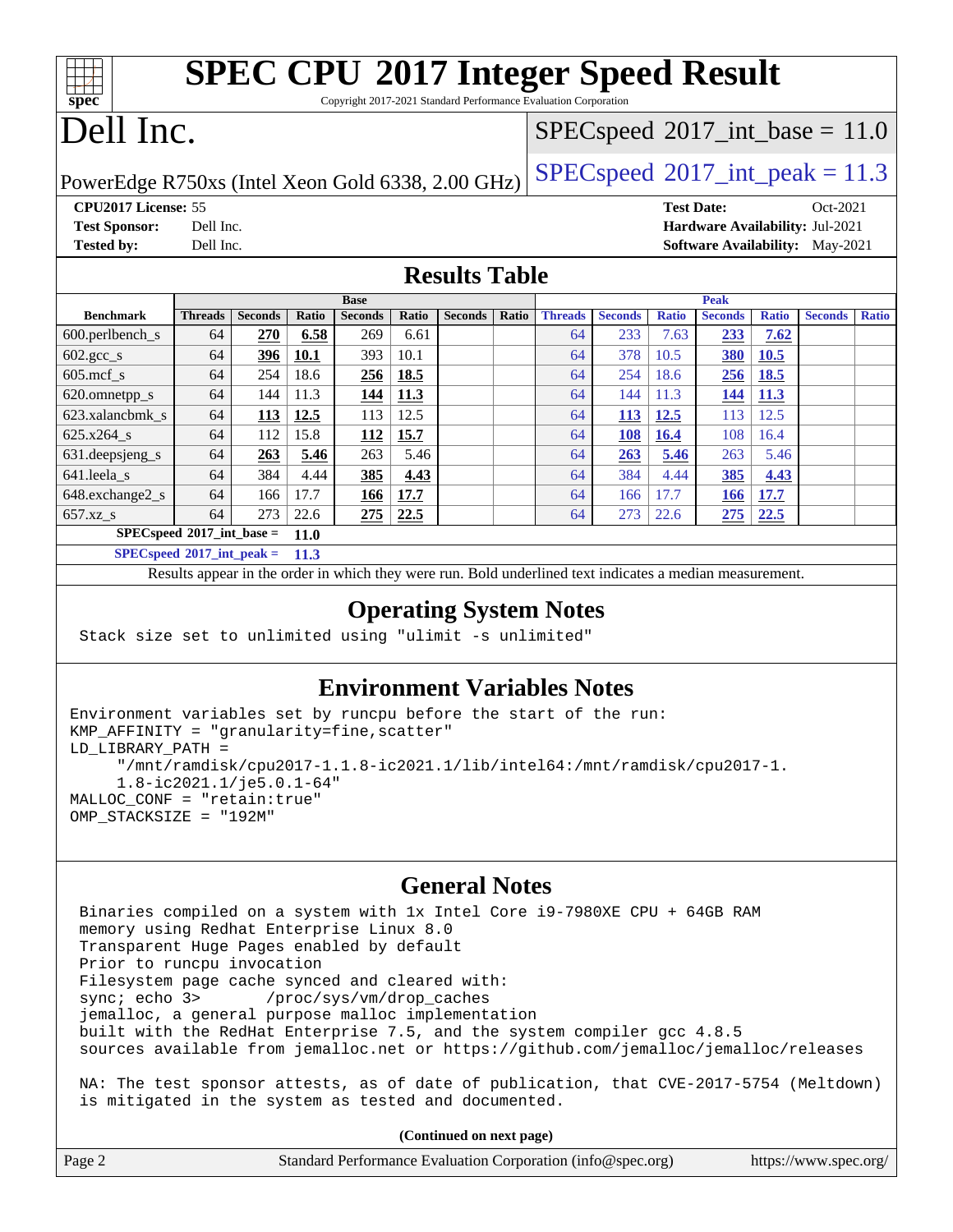#### **[spec](http://www.spec.org/) [SPEC CPU](http://www.spec.org/auto/cpu2017/Docs/result-fields.html#SPECCPU2017IntegerSpeedResult)[2017 Integer Speed Result](http://www.spec.org/auto/cpu2017/Docs/result-fields.html#SPECCPU2017IntegerSpeedResult)** Copyright 2017-2021 Standard Performance Evaluation Corporation Dell Inc. PowerEdge R750xs (Intel Xeon Gold 6338, 2.00 GHz)  $\left|$  [SPECspeed](http://www.spec.org/auto/cpu2017/Docs/result-fields.html#SPECspeed2017intpeak)®[2017\\_int\\_peak = 1](http://www.spec.org/auto/cpu2017/Docs/result-fields.html#SPECspeed2017intpeak)1.3  $SPECspeed^{\circ}2017\_int\_base = 11.0$  $SPECspeed^{\circ}2017\_int\_base = 11.0$ **[CPU2017 License:](http://www.spec.org/auto/cpu2017/Docs/result-fields.html#CPU2017License)** 55 **[Test Date:](http://www.spec.org/auto/cpu2017/Docs/result-fields.html#TestDate)** Oct-2021 **[Test Sponsor:](http://www.spec.org/auto/cpu2017/Docs/result-fields.html#TestSponsor)** Dell Inc. **[Hardware Availability:](http://www.spec.org/auto/cpu2017/Docs/result-fields.html#HardwareAvailability)** Jul-2021 **[Tested by:](http://www.spec.org/auto/cpu2017/Docs/result-fields.html#Testedby)** Dell Inc. Dell Inc. **[Software Availability:](http://www.spec.org/auto/cpu2017/Docs/result-fields.html#SoftwareAvailability)** May-2021 **[General Notes \(Continued\)](http://www.spec.org/auto/cpu2017/Docs/result-fields.html#GeneralNotes)** Yes: The test sponsor attests, as of date of publication, that CVE-2017-5753 (Spectre variant 1) is mitigated in the system as tested and documented. Yes: The test sponsor attests, as of date of publication, that CVE-2017-5715 (Spectre variant 2) is mitigated in the system as tested and documented. Benchmark run from a 225 GB ramdisk created with the cmd: "mount -t tmpfs -o size=225G tmpfs /mnt/ramdisk" **[Platform Notes](http://www.spec.org/auto/cpu2017/Docs/result-fields.html#PlatformNotes)** BIOS settings: Logical Processor : Disabled Virtualization Technology : Disabled System Profile : Custom CPU Power Management : Maximum Performance C1E : Disabled C States : Autonomous Memory Patrol Scrub : Disabled Energy Efficiency Policy : Performance CPU Interconnect Bus Link Power Management : Disabled PCI ASPM L1 Link Power Management : Disabled Sysinfo program /mnt/ramdisk/cpu2017-1.1.8-ic2021.1/bin/sysinfo Rev: r6622 of 2021-04-07 982a61ec0915b55891ef0e16acafc64d running on r750xs.jzjpm83.inside.dell.com Tue Oct 5 14:48:10 2021 SUT (System Under Test) info as seen by some common utilities. For more information on this section, see <https://www.spec.org/cpu2017/Docs/config.html#sysinfo> From /proc/cpuinfo model name : Intel(R) Xeon(R) Gold 6338 CPU @ 2.00GHz 2 "physical id"s (chips) 64 "processors" cores, siblings (Caution: counting these is hw and system dependent. The following excerpts from /proc/cpuinfo might not be reliable. Use with caution.) cpu cores : 32 siblings : 32 physical 0: cores 0 1 2 3 4 5 10 11 12 13 14 15 16 17 18 19 20 21 22 23 24 25 26 27 28 29 30 31 physical 1: cores 0 1 2 3 4 5 10 11 12 13 14 15 16 17 18 19 20 21 22 23 24 25 26 27 28 29 30 31

**(Continued on next page)**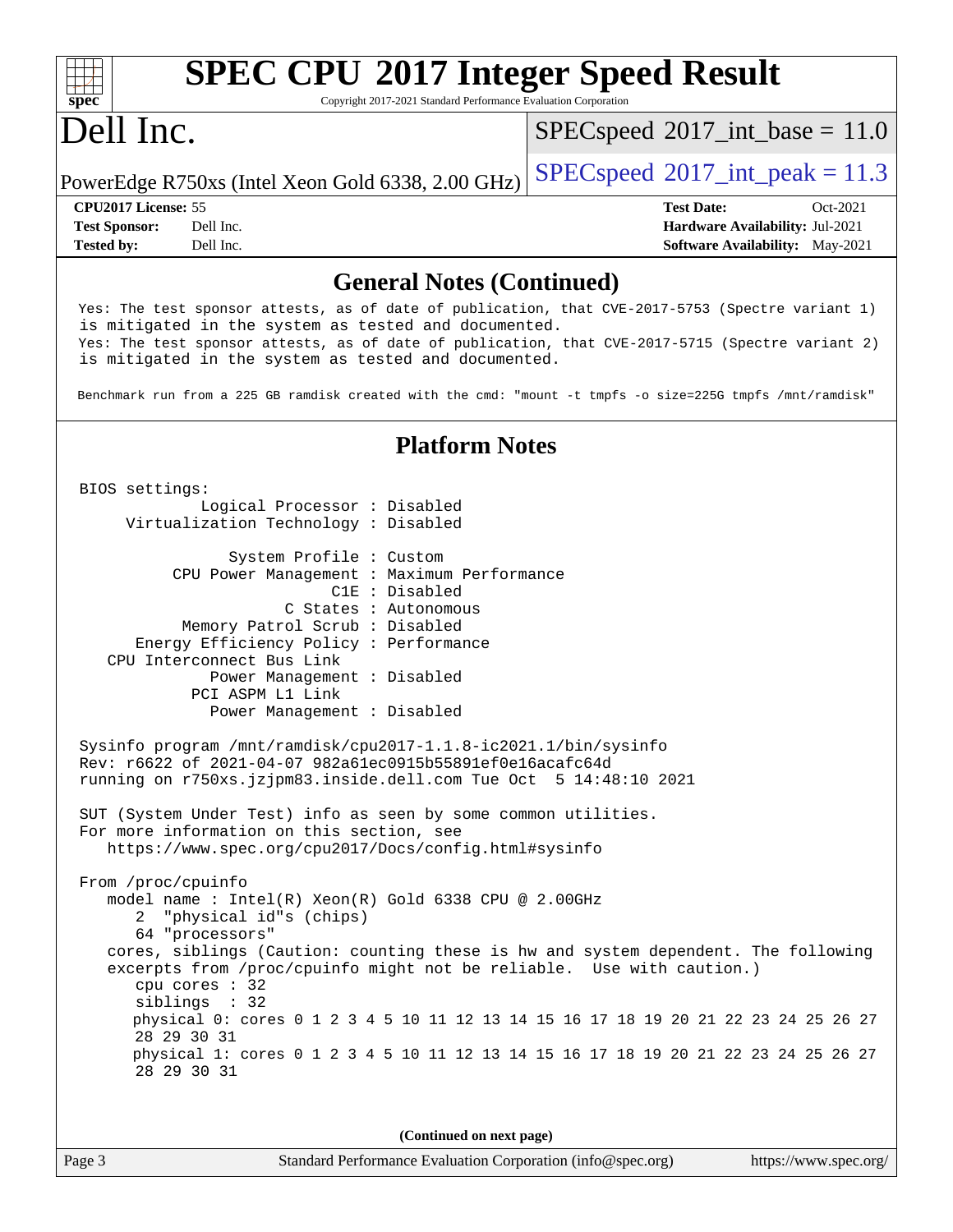| Dell Inc.            |                                    |                                                   | $SPEC speed^{\circ}2017\_int\_base = 11.0$                                                                                                                                 |
|----------------------|------------------------------------|---------------------------------------------------|----------------------------------------------------------------------------------------------------------------------------------------------------------------------------|
|                      |                                    | PowerEdge R750xs (Intel Xeon Gold 6338, 2.00 GHz) | $SPEC speed^{\circ}2017\_int\_peak = 11.3$                                                                                                                                 |
| CPU2017 License: 55  |                                    |                                                   | <b>Test Date:</b><br>Oct-2021                                                                                                                                              |
| <b>Test Sponsor:</b> | Dell Inc.                          |                                                   | Hardware Availability: Jul-2021                                                                                                                                            |
| <b>Tested by:</b>    | Dell Inc.                          |                                                   | Software Availability: May-2021                                                                                                                                            |
|                      |                                    | <b>Platform Notes (Continued)</b>                 |                                                                                                                                                                            |
|                      | From 1scpu from util-linux 2.32.1: |                                                   |                                                                                                                                                                            |
|                      | Architecture:                      | x86_64                                            |                                                                                                                                                                            |
|                      | $CPU$ op-mode( $s$ ):              | $32$ -bit, $64$ -bit                              |                                                                                                                                                                            |
|                      | Byte Order:                        | Little Endian                                     |                                                                                                                                                                            |
| CPU(s):              |                                    | 64                                                |                                                                                                                                                                            |
|                      | On-line CPU(s) list: $0-63$        |                                                   |                                                                                                                                                                            |
|                      | Thread(s) per core:                | 1                                                 |                                                                                                                                                                            |
|                      | $Core(s)$ per socket:              | 32                                                |                                                                                                                                                                            |
|                      | Socket(s):                         | 2                                                 |                                                                                                                                                                            |
|                      | NUMA $node(s)$ :<br>Vendor ID:     | 2                                                 |                                                                                                                                                                            |
|                      | BIOS Vendor ID:                    | GenuineIntel<br>Intel                             |                                                                                                                                                                            |
|                      | CPU family:                        | 6                                                 |                                                                                                                                                                            |
| Model:               |                                    | 106                                               |                                                                                                                                                                            |
|                      | Model name:                        | $Intel(R) Xeon(R) Gold 6338 CPU @ 2.00GHz$        |                                                                                                                                                                            |
|                      | BIOS Model name:                   | $Intel(R) Xeon(R) Gold 6338 CPU @ 2.00GHz$        |                                                                                                                                                                            |
| Stepping:            |                                    | 6                                                 |                                                                                                                                                                            |
| CPU MHz:             |                                    | 1999.143                                          |                                                                                                                                                                            |
| BogoMIPS:            |                                    | 4000.00                                           |                                                                                                                                                                            |
|                      | Virtualization:                    | $VT - x$                                          |                                                                                                                                                                            |
|                      | Lld cache:                         | 48K                                               |                                                                                                                                                                            |
|                      | Lli cache:                         | 32K                                               |                                                                                                                                                                            |
| L2 cache:            |                                    | 1280K                                             |                                                                                                                                                                            |
| L3 cache:            |                                    | 49152K                                            |                                                                                                                                                                            |
|                      | NUMA $node0$ $CPU(s)$ :            |                                                   |                                                                                                                                                                            |
|                      |                                    |                                                   | 0, 2, 4, 6, 8, 10, 12, 14, 16, 18, 20, 22, 24, 26, 28, 30, 32, 34, 36, 38, 40, 42, 44, 46, 48, 50, 52, 54, 56, 58                                                          |
| ,60,62               | NUMA $node1$ $CPU(s):$             |                                                   |                                                                                                                                                                            |
|                      |                                    |                                                   | 1, 3, 5, 7, 9, 11, 13, 15, 17, 19, 21, 23, 25, 27, 29, 31, 33, 35, 37, 39, 41, 43, 45, 47, 49, 51, 53, 55, 57, 59                                                          |
| ,61,63               |                                    |                                                   |                                                                                                                                                                            |
| Flaqs:               |                                    |                                                   | fpu vme de pse tsc msr pae mce cx8 apic sep mtrr pge mca cmov                                                                                                              |
|                      |                                    |                                                   | pat pse36 clflush dts acpi mmx fxsr sse sse2 ss ht tm pbe syscall nx pdpelgb rdtscp                                                                                        |
|                      |                                    |                                                   | lm constant_tsc art arch_perfmon pebs bts rep_good nopl xtopology nonstop_tsc cpuid                                                                                        |
|                      |                                    |                                                   | aperfmperf pni pclmulqdq dtes64 monitor ds_cpl vmx smx est tm2 ssse3 sdbg fma cx16                                                                                         |
|                      |                                    |                                                   | xtpr pdcm pcid dca sse4_1 sse4_2 x2apic movbe popcnt tsc_deadline_timer aes xsave                                                                                          |
|                      |                                    |                                                   | avx f16c rdrand lahf_lm abm 3dnowprefetch cpuid_fault epb cat_13 invpcid_single                                                                                            |
|                      |                                    |                                                   | intel_ppin ssbd mba ibrs ibpb stibp ibrs_enhanced fsgsbase tsc_adjust bmil hle avx2                                                                                        |
|                      |                                    |                                                   | smep bmi2 erms invpcid cqm rdt_a avx512f avx512dq rdseed adx smap avx512ifma                                                                                               |
|                      |                                    |                                                   | clflushopt clwb intel_pt avx512cd sha_ni avx512bw avx512vl xsaveopt xsavec xgetbvl                                                                                         |
|                      |                                    |                                                   | xsaves cqm_llc cqm_occup_llc cqm_mbm_total cqm_mbm_local split_lock_detect wbnoinvd<br>dtherm ida arat pln pts avx512vbmi umip pku ospke avx512_vbmi2 gfni vaes vpclmulqdq |
|                      |                                    |                                                   | avx512_vnni avx512_bitalg tme avx512_vpopcntdq la57 rdpid fsrm md_clear pconfig                                                                                            |
|                      | flush_l1d arch_capabilities        |                                                   |                                                                                                                                                                            |
|                      |                                    |                                                   |                                                                                                                                                                            |
|                      | /proc/cpuinfo cache data           |                                                   |                                                                                                                                                                            |
|                      | cache size : 49152 KB              |                                                   |                                                                                                                                                                            |
|                      |                                    |                                                   |                                                                                                                                                                            |
|                      |                                    |                                                   |                                                                                                                                                                            |
|                      |                                    |                                                   |                                                                                                                                                                            |

**(Continued on next page)**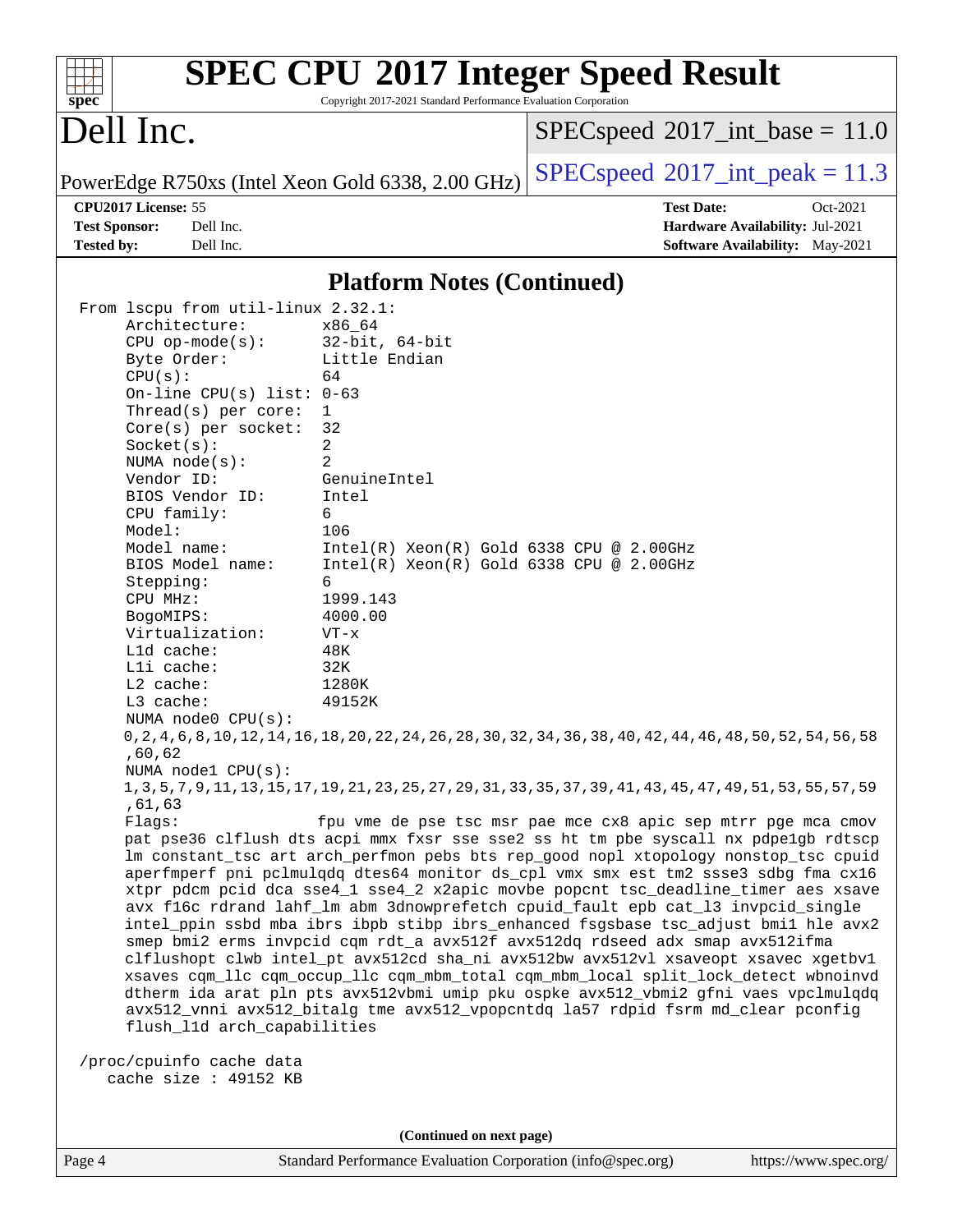| <b>SPEC CPU®2017 Integer Speed Result</b>                                                                                        |                                                                    |
|----------------------------------------------------------------------------------------------------------------------------------|--------------------------------------------------------------------|
| Copyright 2017-2021 Standard Performance Evaluation Corporation<br>spec <sup>®</sup>                                             |                                                                    |
| Dell Inc.                                                                                                                        | $SPEC speed^{\circ}2017\_int\_base = 11.0$                         |
| PowerEdge R750xs (Intel Xeon Gold 6338, 2.00 GHz)                                                                                | $SPEC speed^{\circ}2017\_int\_peak = 11.3$                         |
| CPU2017 License: 55                                                                                                              | <b>Test Date:</b><br>Oct-2021                                      |
| <b>Test Sponsor:</b><br>Dell Inc.<br><b>Tested by:</b><br>Dell Inc.                                                              | Hardware Availability: Jul-2021<br>Software Availability: May-2021 |
| <b>Platform Notes (Continued)</b>                                                                                                |                                                                    |
| From numactl --hardware                                                                                                          |                                                                    |
| WARNING: a numactl 'node' might or might not correspond to a physical chip.                                                      |                                                                    |
| $available: 2 nodes (0-1)$<br>node 0 cpus: 0 2 4 6 8 10 12 14 16 18 20 22 24 26 28 30 32 34 36 38 40 42 44 46 48 50              |                                                                    |
| 52 54 56 58 60 62                                                                                                                |                                                                    |
| node 0 size: 257141 MB                                                                                                           |                                                                    |
| node 0 free: 255501 MB                                                                                                           |                                                                    |
| node 1 cpus: 1 3 5 7 9 11 13 15 17 19 21 23 25 27 29 31 33 35 37 39 41 43 45 47 49 51<br>53 55 57 59 61 63                       |                                                                    |
| node 1 size: 258038 MB                                                                                                           |                                                                    |
| node 1 free: 248343 MB                                                                                                           |                                                                    |
| node distances:                                                                                                                  |                                                                    |
| node<br>$\overline{0}$<br>$\overline{1}$<br>0 :<br>10<br>20                                                                      |                                                                    |
| 1:<br>20<br>10                                                                                                                   |                                                                    |
|                                                                                                                                  |                                                                    |
| From /proc/meminfo                                                                                                               |                                                                    |
| MemTotal:<br>527544128 kB                                                                                                        |                                                                    |
| HugePages_Total:<br>0<br>Hugepagesize:<br>2048 kB                                                                                |                                                                    |
|                                                                                                                                  |                                                                    |
| /sbin/tuned-adm active<br>Current active profile: throughput-performance                                                         |                                                                    |
| From /etc/*release* /etc/*version*<br>os-release:                                                                                |                                                                    |
| NAME="Red Hat Enterprise Linux"<br>VERSION="8.4 (Ootpa)"                                                                         |                                                                    |
| ID="rhel"                                                                                                                        |                                                                    |
| ID LIKE="fedora"                                                                                                                 |                                                                    |
| VERSION_ID="8.4"<br>PLATFORM_ID="platform:el8"                                                                                   |                                                                    |
| PRETTY_NAME="Red Hat Enterprise Linux 8.4 (Ootpa)"                                                                               |                                                                    |
| $ANSI\_COLOR = "0; 31"$                                                                                                          |                                                                    |
| redhat-release: Red Hat Enterprise Linux release 8.4 (Ootpa)                                                                     |                                                                    |
| system-release: Red Hat Enterprise Linux release 8.4 (Ootpa)<br>system-release-cpe: cpe:/o:redhat:enterprise_linux:8.4:ga        |                                                                    |
| uname $-a$ :                                                                                                                     |                                                                    |
| Linux r750xs.jzjpm83.inside.dell.com 4.18.0-305.el8.x86_64 #1 SMP Thu Apr 29 08:54:30<br>EDT 2021 x86_64 x86_64 x86_64 GNU/Linux |                                                                    |
| Kernel self-reported vulnerability status:                                                                                       |                                                                    |
| CVE-2018-12207 (iTLB Multihit):                                                                                                  | Not affected                                                       |
| CVE-2018-3620 (L1 Terminal Fault):                                                                                               | Not affected                                                       |
| Microarchitectural Data Sampling:                                                                                                | Not affected                                                       |
| (Continued on next page)                                                                                                         |                                                                    |
|                                                                                                                                  |                                                                    |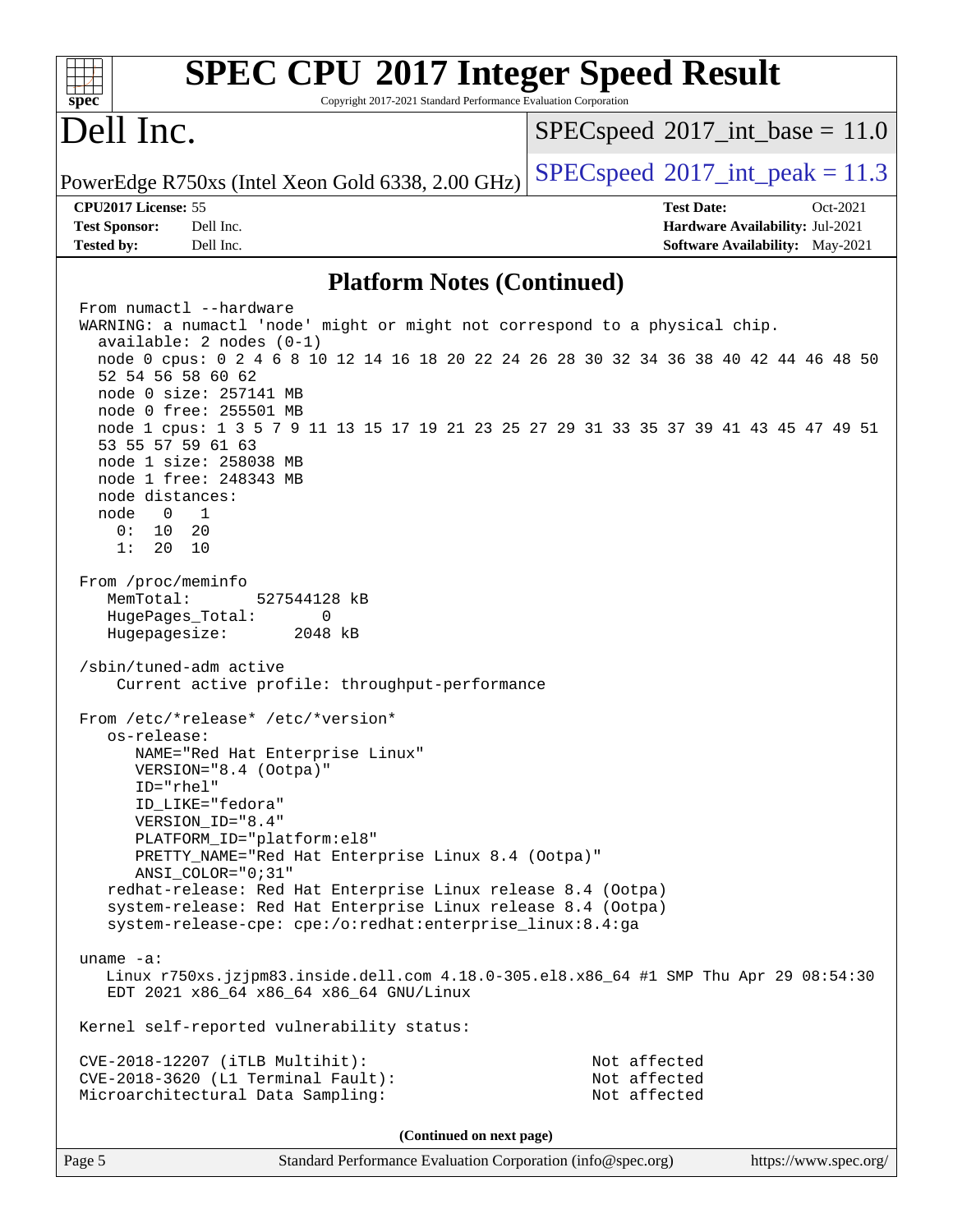| <b>SPEC CPU®2017 Integer Speed Result</b><br>Copyright 2017-2021 Standard Performance Evaluation Corporation<br>spec <sup>®</sup>                                                                                                                                                                                                                                                                                      |                                                                                                     |  |  |  |  |  |  |  |  |
|------------------------------------------------------------------------------------------------------------------------------------------------------------------------------------------------------------------------------------------------------------------------------------------------------------------------------------------------------------------------------------------------------------------------|-----------------------------------------------------------------------------------------------------|--|--|--|--|--|--|--|--|
| Dell Inc.                                                                                                                                                                                                                                                                                                                                                                                                              | $SPEC speed^{\circ}2017\_int\_base = 11.0$                                                          |  |  |  |  |  |  |  |  |
| PowerEdge R750xs (Intel Xeon Gold 6338, 2.00 GHz)                                                                                                                                                                                                                                                                                                                                                                      | $SPEC speed^{\circ}2017\_int\_peak = 11.3$                                                          |  |  |  |  |  |  |  |  |
| CPU2017 License: 55<br><b>Test Sponsor:</b><br>Dell Inc.<br><b>Tested by:</b><br>Dell Inc.                                                                                                                                                                                                                                                                                                                             | <b>Test Date:</b><br>Oct-2021<br>Hardware Availability: Jul-2021<br>Software Availability: May-2021 |  |  |  |  |  |  |  |  |
| <b>Platform Notes (Continued)</b>                                                                                                                                                                                                                                                                                                                                                                                      |                                                                                                     |  |  |  |  |  |  |  |  |
| CVE-2017-5754 (Meltdown):<br>CVE-2018-3639 (Speculative Store Bypass):                                                                                                                                                                                                                                                                                                                                                 | Not affected<br>Mitigation: Speculative Store<br>Bypass disabled via prctl and<br>seccomp           |  |  |  |  |  |  |  |  |
| CVE-2017-5753 (Spectre variant 1):                                                                                                                                                                                                                                                                                                                                                                                     | Mitigation: usercopy/swapgs<br>barriers and __user pointer<br>sanitization                          |  |  |  |  |  |  |  |  |
| $CVE-2017-5715$ (Spectre variant 2):                                                                                                                                                                                                                                                                                                                                                                                   | Mitigation: Enhanced IBRS, IBPB:<br>conditional, RSB filling                                        |  |  |  |  |  |  |  |  |
| CVE-2020-0543 (Special Register Buffer Data Sampling): Not affected<br>CVE-2019-11135 (TSX Asynchronous Abort):                                                                                                                                                                                                                                                                                                        | Not affected                                                                                        |  |  |  |  |  |  |  |  |
| run-level 3 Oct 5 14:44                                                                                                                                                                                                                                                                                                                                                                                                |                                                                                                     |  |  |  |  |  |  |  |  |
| SPEC is set to: /mnt/ramdisk/cpu2017-1.1.8-ic2021.1<br>Size Used Avail Use% Mounted on<br>Filesystem<br>Type<br>tmpfs<br>tmpfs 225G 4.4G 221G                                                                                                                                                                                                                                                                          | 2% /mnt/ramdisk                                                                                     |  |  |  |  |  |  |  |  |
| From /sys/devices/virtual/dmi/id<br>Vendor:<br>Dell Inc.<br>Product:<br>PowerEdge R750xs<br>Product Family: PowerEdge<br>Serial:<br>JZJPM83                                                                                                                                                                                                                                                                            |                                                                                                     |  |  |  |  |  |  |  |  |
| Additional information from dmidecode 3.2 follows. WARNING: Use caution when you<br>interpret this section. The 'dmidecode' program reads system data which is "intended to<br>allow hardware to be accurately determined", but the intent may not be met, as there are<br>frequent changes to hardware, firmware, and the "DMTF SMBIOS" standard.<br>Memory:<br>16x 002C069D002C 18ASF4G72PDZ-3G2E1 32 GB 2 rank 3200 |                                                                                                     |  |  |  |  |  |  |  |  |
| BIOS:<br>BIOS Vendor:<br>Dell Inc.<br>1.2.1<br>BIOS Version:<br>BIOS Date:<br>05/28/2021<br>BIOS Revision:<br>1.2                                                                                                                                                                                                                                                                                                      |                                                                                                     |  |  |  |  |  |  |  |  |
| (End of data from sysinfo program)                                                                                                                                                                                                                                                                                                                                                                                     |                                                                                                     |  |  |  |  |  |  |  |  |
| <b>Compiler Version Notes</b>                                                                                                                                                                                                                                                                                                                                                                                          |                                                                                                     |  |  |  |  |  |  |  |  |
| 600.perlbench_s(peak)<br>С                                                                                                                                                                                                                                                                                                                                                                                             |                                                                                                     |  |  |  |  |  |  |  |  |
| Intel(R) C Intel(R) 64 Compiler Classic for applications running on $Intel(R)$<br>64, Version 2021.1 Build 20201112_000000                                                                                                                                                                                                                                                                                             |                                                                                                     |  |  |  |  |  |  |  |  |
| (Continued on next page)                                                                                                                                                                                                                                                                                                                                                                                               |                                                                                                     |  |  |  |  |  |  |  |  |

Page 6 Standard Performance Evaluation Corporation [\(info@spec.org\)](mailto:info@spec.org) <https://www.spec.org/>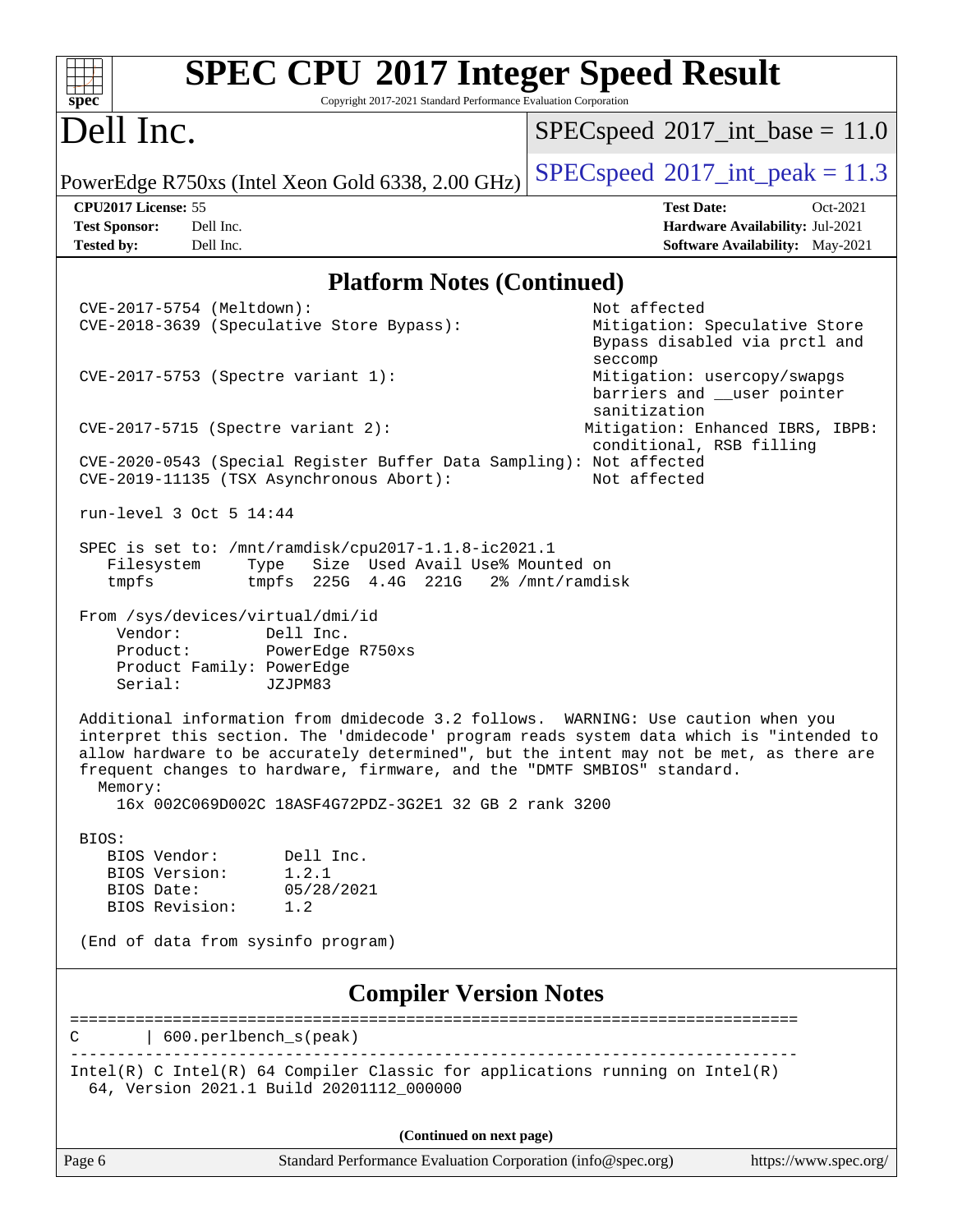| <b>SPEC CPU®2017 Integer Speed Result</b><br>Copyright 2017-2021 Standard Performance Evaluation Corporation<br>$spec^*$                                                                            |                                                                                                     |  |  |  |  |
|-----------------------------------------------------------------------------------------------------------------------------------------------------------------------------------------------------|-----------------------------------------------------------------------------------------------------|--|--|--|--|
| Dell Inc.                                                                                                                                                                                           | $SPEC speed^{\circ}2017\_int\_base = 11.0$                                                          |  |  |  |  |
| PowerEdge R750xs (Intel Xeon Gold 6338, 2.00 GHz)                                                                                                                                                   | $SPEC speed^{\circ}2017\_int\_peak = 11.3$                                                          |  |  |  |  |
| CPU2017 License: 55<br><b>Test Sponsor:</b><br>Dell Inc.<br>Dell Inc.<br><b>Tested by:</b>                                                                                                          | <b>Test Date:</b><br>Oct-2021<br>Hardware Availability: Jul-2021<br>Software Availability: May-2021 |  |  |  |  |
| <b>Compiler Version Notes (Continued)</b>                                                                                                                                                           |                                                                                                     |  |  |  |  |
| Copyright (C) 1985-2020 Intel Corporation. All rights reserved.                                                                                                                                     |                                                                                                     |  |  |  |  |
| 600.perlbench_s(base) 602.gcc_s(base, peak) 605.mcf_s(base, peak)<br>С<br>625.x264_s(base, peak) 657.xz_s(base, peak)                                                                               |                                                                                                     |  |  |  |  |
| Intel(R) oneAPI DPC++/C++ Compiler for applications running on Intel(R) $64$ ,<br>Version 2021.1 Build 20201113<br>Copyright (C) 1985-2020 Intel Corporation. All rights reserved.                  |                                                                                                     |  |  |  |  |
| 600.perlbench_s(peak)                                                                                                                                                                               |                                                                                                     |  |  |  |  |
| Intel(R) C Intel(R) 64 Compiler Classic for applications running on Intel(R)<br>64, Version 2021.1 Build 20201112_000000<br>Copyright (C) 1985-2020 Intel Corporation. All rights reserved.         |                                                                                                     |  |  |  |  |
| 600.perlbench_s(base) 602.gcc_s(base, peak) 605.mcf_s(base, peak)<br>C<br>$625.x264_s(base, peak)$ 657.xz <sub>_S</sub> (base, peak)                                                                |                                                                                                     |  |  |  |  |
| Intel(R) oneAPI DPC++/C++ Compiler for applications running on Intel(R) $64$ ,<br>Version 2021.1 Build 20201113<br>Copyright (C) 1985-2020 Intel Corporation. All rights reserved.                  |                                                                                                     |  |  |  |  |
| 620.omnetpp_s(base, peak) 623.xalancbmk_s(base, peak)<br>$C++$<br>  631.deepsjeng_s(base, peak) 641.leela_s(base, peak)                                                                             |                                                                                                     |  |  |  |  |
| $Intel(R)$ oneAPI DPC++/C++ Compiler for applications running on Intel(R) 64,<br>Version 2021.1 Build 20201113<br>Copyright (C) 1985-2020 Intel Corporation. All rights reserved.                   |                                                                                                     |  |  |  |  |
| Fortran   648. exchange2_s(base, peak)                                                                                                                                                              |                                                                                                     |  |  |  |  |
| $Intel(R)$ Fortran Intel(R) 64 Compiler Classic for applications running on<br>Intel(R) 64, Version 2021.1 Build 20201112_000000<br>Copyright (C) 1985-2020 Intel Corporation. All rights reserved. |                                                                                                     |  |  |  |  |
|                                                                                                                                                                                                     |                                                                                                     |  |  |  |  |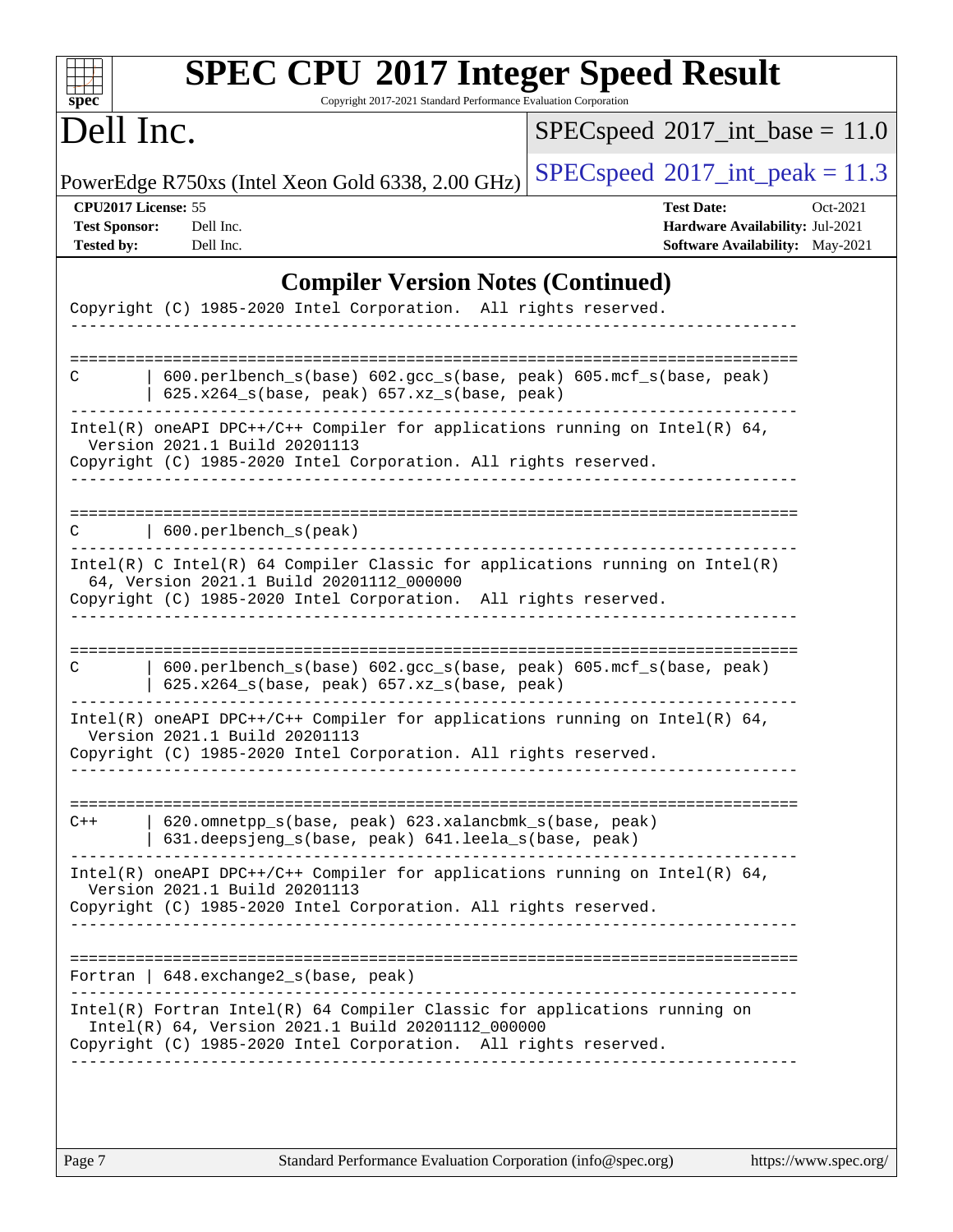#### $+\ +$ **[spec](http://www.spec.org/)**

# **[SPEC CPU](http://www.spec.org/auto/cpu2017/Docs/result-fields.html#SPECCPU2017IntegerSpeedResult)[2017 Integer Speed Result](http://www.spec.org/auto/cpu2017/Docs/result-fields.html#SPECCPU2017IntegerSpeedResult)**

Copyright 2017-2021 Standard Performance Evaluation Corporation

## Dell Inc.

 $SPECspeed^{\circ}2017\_int\_base = 11.0$  $SPECspeed^{\circ}2017\_int\_base = 11.0$ 

PowerEdge R750xs (Intel Xeon Gold 6338, 2.00 GHz)  $\left|$  [SPECspeed](http://www.spec.org/auto/cpu2017/Docs/result-fields.html#SPECspeed2017intpeak)<sup>®</sup>[2017\\_int\\_peak = 1](http://www.spec.org/auto/cpu2017/Docs/result-fields.html#SPECspeed2017intpeak)1.3

**[CPU2017 License:](http://www.spec.org/auto/cpu2017/Docs/result-fields.html#CPU2017License)** 55 **[Test Date:](http://www.spec.org/auto/cpu2017/Docs/result-fields.html#TestDate)** Oct-2021 **[Test Sponsor:](http://www.spec.org/auto/cpu2017/Docs/result-fields.html#TestSponsor)** Dell Inc. **[Hardware Availability:](http://www.spec.org/auto/cpu2017/Docs/result-fields.html#HardwareAvailability)** Jul-2021 **[Tested by:](http://www.spec.org/auto/cpu2017/Docs/result-fields.html#Testedby)** Dell Inc. **[Software Availability:](http://www.spec.org/auto/cpu2017/Docs/result-fields.html#SoftwareAvailability)** May-2021

#### **[Base Compiler Invocation](http://www.spec.org/auto/cpu2017/Docs/result-fields.html#BaseCompilerInvocation)**

[C benchmarks](http://www.spec.org/auto/cpu2017/Docs/result-fields.html#Cbenchmarks):

[icx](http://www.spec.org/cpu2017/results/res2021q4/cpu2017-20211025-29826.flags.html#user_CCbase_intel_icx_fe2d28d19ae2a5db7c42fe0f2a2aed77cb715edd4aeb23434404a8be6683fe239869bb6ca8154ca98265c2e3b9226a719a0efe2953a4a7018c379b7010ccf087)

[C++ benchmarks:](http://www.spec.org/auto/cpu2017/Docs/result-fields.html#CXXbenchmarks) [icpx](http://www.spec.org/cpu2017/results/res2021q4/cpu2017-20211025-29826.flags.html#user_CXXbase_intel_icpx_1e918ed14c436bf4b9b7c8bcdd51d4539fc71b3df010bd1e9f8732d9c34c2b2914e48204a846820f3c0ebb4095dea797a5c30b458ac0b6dffac65d78f781f5ca)

[Fortran benchmarks](http://www.spec.org/auto/cpu2017/Docs/result-fields.html#Fortranbenchmarks): [ifort](http://www.spec.org/cpu2017/results/res2021q4/cpu2017-20211025-29826.flags.html#user_FCbase_intel_ifort_8111460550e3ca792625aed983ce982f94888b8b503583aa7ba2b8303487b4d8a21a13e7191a45c5fd58ff318f48f9492884d4413fa793fd88dd292cad7027ca)

#### **[Base Portability Flags](http://www.spec.org/auto/cpu2017/Docs/result-fields.html#BasePortabilityFlags)**

 600.perlbench\_s: [-DSPEC\\_LP64](http://www.spec.org/cpu2017/results/res2021q4/cpu2017-20211025-29826.flags.html#b600.perlbench_s_basePORTABILITY_DSPEC_LP64) [-DSPEC\\_LINUX\\_X64](http://www.spec.org/cpu2017/results/res2021q4/cpu2017-20211025-29826.flags.html#b600.perlbench_s_baseCPORTABILITY_DSPEC_LINUX_X64) 602.gcc\_s: [-DSPEC\\_LP64](http://www.spec.org/cpu2017/results/res2021q4/cpu2017-20211025-29826.flags.html#suite_basePORTABILITY602_gcc_s_DSPEC_LP64) 605.mcf\_s: [-DSPEC\\_LP64](http://www.spec.org/cpu2017/results/res2021q4/cpu2017-20211025-29826.flags.html#suite_basePORTABILITY605_mcf_s_DSPEC_LP64) 620.omnetpp\_s: [-DSPEC\\_LP64](http://www.spec.org/cpu2017/results/res2021q4/cpu2017-20211025-29826.flags.html#suite_basePORTABILITY620_omnetpp_s_DSPEC_LP64) 623.xalancbmk\_s: [-DSPEC\\_LP64](http://www.spec.org/cpu2017/results/res2021q4/cpu2017-20211025-29826.flags.html#suite_basePORTABILITY623_xalancbmk_s_DSPEC_LP64) [-DSPEC\\_LINUX](http://www.spec.org/cpu2017/results/res2021q4/cpu2017-20211025-29826.flags.html#b623.xalancbmk_s_baseCXXPORTABILITY_DSPEC_LINUX) 625.x264\_s: [-DSPEC\\_LP64](http://www.spec.org/cpu2017/results/res2021q4/cpu2017-20211025-29826.flags.html#suite_basePORTABILITY625_x264_s_DSPEC_LP64) 631.deepsjeng\_s: [-DSPEC\\_LP64](http://www.spec.org/cpu2017/results/res2021q4/cpu2017-20211025-29826.flags.html#suite_basePORTABILITY631_deepsjeng_s_DSPEC_LP64) 641.leela\_s: [-DSPEC\\_LP64](http://www.spec.org/cpu2017/results/res2021q4/cpu2017-20211025-29826.flags.html#suite_basePORTABILITY641_leela_s_DSPEC_LP64) 648.exchange2\_s: [-DSPEC\\_LP64](http://www.spec.org/cpu2017/results/res2021q4/cpu2017-20211025-29826.flags.html#suite_basePORTABILITY648_exchange2_s_DSPEC_LP64) 657.xz\_s: [-DSPEC\\_LP64](http://www.spec.org/cpu2017/results/res2021q4/cpu2017-20211025-29826.flags.html#suite_basePORTABILITY657_xz_s_DSPEC_LP64)

## **[Base Optimization Flags](http://www.spec.org/auto/cpu2017/Docs/result-fields.html#BaseOptimizationFlags)**

[C benchmarks](http://www.spec.org/auto/cpu2017/Docs/result-fields.html#Cbenchmarks):

[-DSPEC\\_OPENMP](http://www.spec.org/cpu2017/results/res2021q4/cpu2017-20211025-29826.flags.html#suite_CCbase_DSPEC_OPENMP) [-std=c11](http://www.spec.org/cpu2017/results/res2021q4/cpu2017-20211025-29826.flags.html#user_CCbase_std-icc-std_0e1c27790398a4642dfca32ffe6c27b5796f9c2d2676156f2e42c9c44eaad0c049b1cdb667a270c34d979996257aeb8fc440bfb01818dbc9357bd9d174cb8524) [-m64](http://www.spec.org/cpu2017/results/res2021q4/cpu2017-20211025-29826.flags.html#user_CCbase_m64-icc) [-fiopenmp](http://www.spec.org/cpu2017/results/res2021q4/cpu2017-20211025-29826.flags.html#user_CCbase_fiopenmp_4cde26b3fcccd23bd0bb70af4efc204325d72839eefa1147e34201101709f20b3deb62aad96701dea148529bf4ca48c90b72f3bf837ca148e297cf8a0ba6feb7) [-Wl,-z,muldefs](http://www.spec.org/cpu2017/results/res2021q4/cpu2017-20211025-29826.flags.html#user_CCbase_link_force_multiple1_b4cbdb97b34bdee9ceefcfe54f4c8ea74255f0b02a4b23e853cdb0e18eb4525ac79b5a88067c842dd0ee6996c24547a27a4b99331201badda8798ef8a743f577) [-xCORE-AVX512](http://www.spec.org/cpu2017/results/res2021q4/cpu2017-20211025-29826.flags.html#user_CCbase_f-xCORE-AVX512) [-O3](http://www.spec.org/cpu2017/results/res2021q4/cpu2017-20211025-29826.flags.html#user_CCbase_f-O3) [-ffast-math](http://www.spec.org/cpu2017/results/res2021q4/cpu2017-20211025-29826.flags.html#user_CCbase_f-ffast-math) [-flto](http://www.spec.org/cpu2017/results/res2021q4/cpu2017-20211025-29826.flags.html#user_CCbase_f-flto) [-mfpmath=sse](http://www.spec.org/cpu2017/results/res2021q4/cpu2017-20211025-29826.flags.html#user_CCbase_f-mfpmath_70eb8fac26bde974f8ab713bc9086c5621c0b8d2f6c86f38af0bd7062540daf19db5f3a066d8c6684be05d84c9b6322eb3b5be6619d967835195b93d6c02afa1) [-funroll-loops](http://www.spec.org/cpu2017/results/res2021q4/cpu2017-20211025-29826.flags.html#user_CCbase_f-funroll-loops) [-qopt-mem-layout-trans=4](http://www.spec.org/cpu2017/results/res2021q4/cpu2017-20211025-29826.flags.html#user_CCbase_f-qopt-mem-layout-trans_fa39e755916c150a61361b7846f310bcdf6f04e385ef281cadf3647acec3f0ae266d1a1d22d972a7087a248fd4e6ca390a3634700869573d231a252c784941a8) [-mbranches-within-32B-boundaries](http://www.spec.org/cpu2017/results/res2021q4/cpu2017-20211025-29826.flags.html#user_CCbase_f-mbranches-within-32B-boundaries) [-L/usr/local/jemalloc64-5.0.1/lib](http://www.spec.org/cpu2017/results/res2021q4/cpu2017-20211025-29826.flags.html#user_CCbase_jemalloc_link_path64_1_cc289568b1a6c0fd3b62c91b824c27fcb5af5e8098e6ad028160d21144ef1b8aef3170d2acf0bee98a8da324cfe4f67d0a3d0c4cc4673d993d694dc2a0df248b) [-ljemalloc](http://www.spec.org/cpu2017/results/res2021q4/cpu2017-20211025-29826.flags.html#user_CCbase_jemalloc_link_lib_d1249b907c500fa1c0672f44f562e3d0f79738ae9e3c4a9c376d49f265a04b9c99b167ecedbf6711b3085be911c67ff61f150a17b3472be731631ba4d0471706)

[C++ benchmarks:](http://www.spec.org/auto/cpu2017/Docs/result-fields.html#CXXbenchmarks)

[-DSPEC\\_OPENMP](http://www.spec.org/cpu2017/results/res2021q4/cpu2017-20211025-29826.flags.html#suite_CXXbase_DSPEC_OPENMP) [-m64](http://www.spec.org/cpu2017/results/res2021q4/cpu2017-20211025-29826.flags.html#user_CXXbase_m64-icc) [-Wl,-z,muldefs](http://www.spec.org/cpu2017/results/res2021q4/cpu2017-20211025-29826.flags.html#user_CXXbase_link_force_multiple1_b4cbdb97b34bdee9ceefcfe54f4c8ea74255f0b02a4b23e853cdb0e18eb4525ac79b5a88067c842dd0ee6996c24547a27a4b99331201badda8798ef8a743f577) [-xCORE-AVX512](http://www.spec.org/cpu2017/results/res2021q4/cpu2017-20211025-29826.flags.html#user_CXXbase_f-xCORE-AVX512) [-O3](http://www.spec.org/cpu2017/results/res2021q4/cpu2017-20211025-29826.flags.html#user_CXXbase_f-O3) [-ffast-math](http://www.spec.org/cpu2017/results/res2021q4/cpu2017-20211025-29826.flags.html#user_CXXbase_f-ffast-math) [-flto](http://www.spec.org/cpu2017/results/res2021q4/cpu2017-20211025-29826.flags.html#user_CXXbase_f-flto) [-mfpmath=sse](http://www.spec.org/cpu2017/results/res2021q4/cpu2017-20211025-29826.flags.html#user_CXXbase_f-mfpmath_70eb8fac26bde974f8ab713bc9086c5621c0b8d2f6c86f38af0bd7062540daf19db5f3a066d8c6684be05d84c9b6322eb3b5be6619d967835195b93d6c02afa1) [-funroll-loops](http://www.spec.org/cpu2017/results/res2021q4/cpu2017-20211025-29826.flags.html#user_CXXbase_f-funroll-loops) [-qopt-mem-layout-trans=4](http://www.spec.org/cpu2017/results/res2021q4/cpu2017-20211025-29826.flags.html#user_CXXbase_f-qopt-mem-layout-trans_fa39e755916c150a61361b7846f310bcdf6f04e385ef281cadf3647acec3f0ae266d1a1d22d972a7087a248fd4e6ca390a3634700869573d231a252c784941a8) [-mbranches-within-32B-boundaries](http://www.spec.org/cpu2017/results/res2021q4/cpu2017-20211025-29826.flags.html#user_CXXbase_f-mbranches-within-32B-boundaries) [-L/opt/intel/oneapi/compiler/2021.1.1/linux/compiler/lib/intel64\\_lin/](http://www.spec.org/cpu2017/results/res2021q4/cpu2017-20211025-29826.flags.html#user_CXXbase_linkpath_765a8c93c4ea33dfc565a33ecb48f4f7d02a6338709b3b362f341eb203a06426ce1d12ded4c7809f6ab6cf0e9f5515cffeb4efc405b63f85dc27a83bbbdeb3a3) [-lqkmalloc](http://www.spec.org/cpu2017/results/res2021q4/cpu2017-20211025-29826.flags.html#user_CXXbase_qkmalloc_link_lib_79a818439969f771c6bc311cfd333c00fc099dad35c030f5aab9dda831713d2015205805422f83de8875488a2991c0a156aaa600e1f9138f8fc37004abc96dc5)

[Fortran benchmarks](http://www.spec.org/auto/cpu2017/Docs/result-fields.html#Fortranbenchmarks):

|                                                  |  |  | -m64 -xCORE-AVX512 -03 -ipo -no-prec-div -qopt-mem-layout-trans=4 |
|--------------------------------------------------|--|--|-------------------------------------------------------------------|
| -nostandard-realloc-lhs -align array32byte -auto |  |  |                                                                   |
| -mbranches-within-32B-boundaries                 |  |  |                                                                   |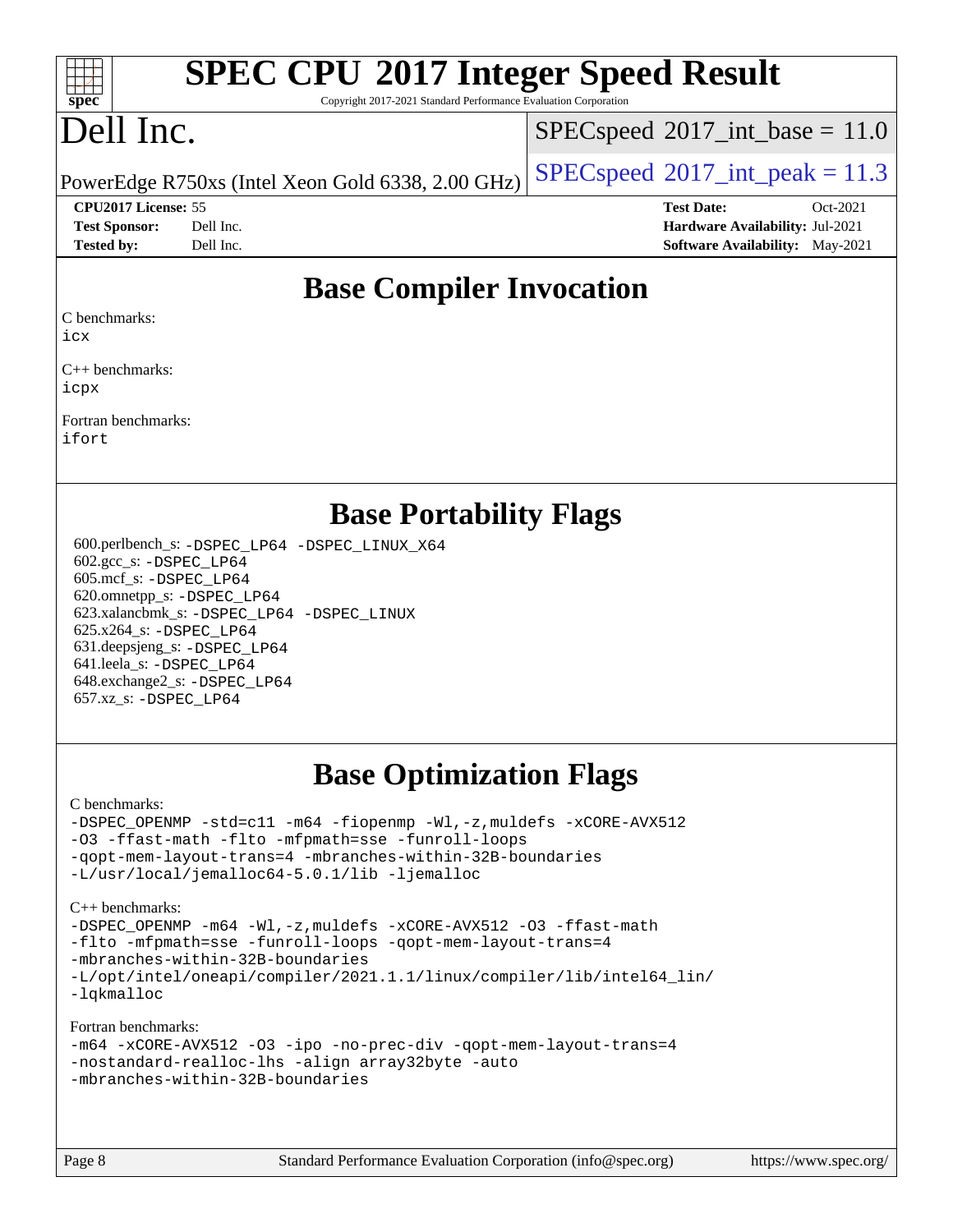## **[SPEC CPU](http://www.spec.org/auto/cpu2017/Docs/result-fields.html#SPECCPU2017IntegerSpeedResult)[2017 Integer Speed Result](http://www.spec.org/auto/cpu2017/Docs/result-fields.html#SPECCPU2017IntegerSpeedResult)**

Copyright 2017-2021 Standard Performance Evaluation Corporation

## Dell Inc.

**[spec](http://www.spec.org/)**

 $+\ +$ 

 $SPECspeed^{\circ}2017\_int\_base = 11.0$  $SPECspeed^{\circ}2017\_int\_base = 11.0$ 

PowerEdge R750xs (Intel Xeon Gold 6338, 2.00 GHz)  $\left|$  [SPECspeed](http://www.spec.org/auto/cpu2017/Docs/result-fields.html#SPECspeed2017intpeak)®[2017\\_int\\_peak = 1](http://www.spec.org/auto/cpu2017/Docs/result-fields.html#SPECspeed2017intpeak)1.3

**[CPU2017 License:](http://www.spec.org/auto/cpu2017/Docs/result-fields.html#CPU2017License)** 55 **[Test Date:](http://www.spec.org/auto/cpu2017/Docs/result-fields.html#TestDate)** Oct-2021 **[Test Sponsor:](http://www.spec.org/auto/cpu2017/Docs/result-fields.html#TestSponsor)** Dell Inc. **[Hardware Availability:](http://www.spec.org/auto/cpu2017/Docs/result-fields.html#HardwareAvailability)** Jul-2021 **[Tested by:](http://www.spec.org/auto/cpu2017/Docs/result-fields.html#Testedby)** Dell Inc. **[Software Availability:](http://www.spec.org/auto/cpu2017/Docs/result-fields.html#SoftwareAvailability)** May-2021

### **[Peak Compiler Invocation](http://www.spec.org/auto/cpu2017/Docs/result-fields.html#PeakCompilerInvocation)**

[C benchmarks \(except as noted below\):](http://www.spec.org/auto/cpu2017/Docs/result-fields.html#Cbenchmarksexceptasnotedbelow) [icx](http://www.spec.org/cpu2017/results/res2021q4/cpu2017-20211025-29826.flags.html#user_CCpeak_intel_icx_fe2d28d19ae2a5db7c42fe0f2a2aed77cb715edd4aeb23434404a8be6683fe239869bb6ca8154ca98265c2e3b9226a719a0efe2953a4a7018c379b7010ccf087)

600.perlbench\_s: [icc](http://www.spec.org/cpu2017/results/res2021q4/cpu2017-20211025-29826.flags.html#user_peakCCLD600_perlbench_s_intel_icc_66fc1ee009f7361af1fbd72ca7dcefbb700085f36577c54f309893dd4ec40d12360134090235512931783d35fd58c0460139e722d5067c5574d8eaf2b3e37e92)

[C++ benchmarks](http://www.spec.org/auto/cpu2017/Docs/result-fields.html#CXXbenchmarks): [icpx](http://www.spec.org/cpu2017/results/res2021q4/cpu2017-20211025-29826.flags.html#user_CXXpeak_intel_icpx_1e918ed14c436bf4b9b7c8bcdd51d4539fc71b3df010bd1e9f8732d9c34c2b2914e48204a846820f3c0ebb4095dea797a5c30b458ac0b6dffac65d78f781f5ca)

[Fortran benchmarks:](http://www.spec.org/auto/cpu2017/Docs/result-fields.html#Fortranbenchmarks) [ifort](http://www.spec.org/cpu2017/results/res2021q4/cpu2017-20211025-29826.flags.html#user_FCpeak_intel_ifort_8111460550e3ca792625aed983ce982f94888b8b503583aa7ba2b8303487b4d8a21a13e7191a45c5fd58ff318f48f9492884d4413fa793fd88dd292cad7027ca)

#### **[Peak Portability Flags](http://www.spec.org/auto/cpu2017/Docs/result-fields.html#PeakPortabilityFlags)**

Same as Base Portability Flags

## **[Peak Optimization Flags](http://www.spec.org/auto/cpu2017/Docs/result-fields.html#PeakOptimizationFlags)**

[C benchmarks](http://www.spec.org/auto/cpu2017/Docs/result-fields.html#Cbenchmarks):

```
 600.perlbench_s: -Wl,-z,muldefs -prof-gen(pass 1) -prof-use(pass 2)
-xCORE-AVX512 -ipo -O3 -no-prec-div
-qopt-mem-layout-trans=4 -fno-strict-overflow
-mbranches-within-32B-boundaries
-L/usr/local/jemalloc64-5.0.1/lib -ljemalloc
 602.gcc_s: -m64 -std=c11 -Wl,-z,muldefs -fprofile-generate(pass 1)
-fprofile-use=default.profdata(pass 2) -xCORE-AVX512 -flto
-Ofast(pass 1) -O3 -ffast-math -qopt-mem-layout-trans=4
-mbranches-within-32B-boundaries
-L/usr/local/jemalloc64-5.0.1/lib -ljemalloc
605 \text{.mcf}\text{-}\mathrm{s}: basepeak = yes
625.x264-fiopenmp-std=c11-m64-Wl,-z,muldefs
-xCORE-AVX512 -flto -O3 -ffast-math
-qopt-mem-layout-trans=4 -fno-alias
-mbranches-within-32B-boundaries
-L/usr/local/jemalloc64-5.0.1/lib -ljemalloc
657.xz s: basepeak = yes
                                     (Continued on next page)
```